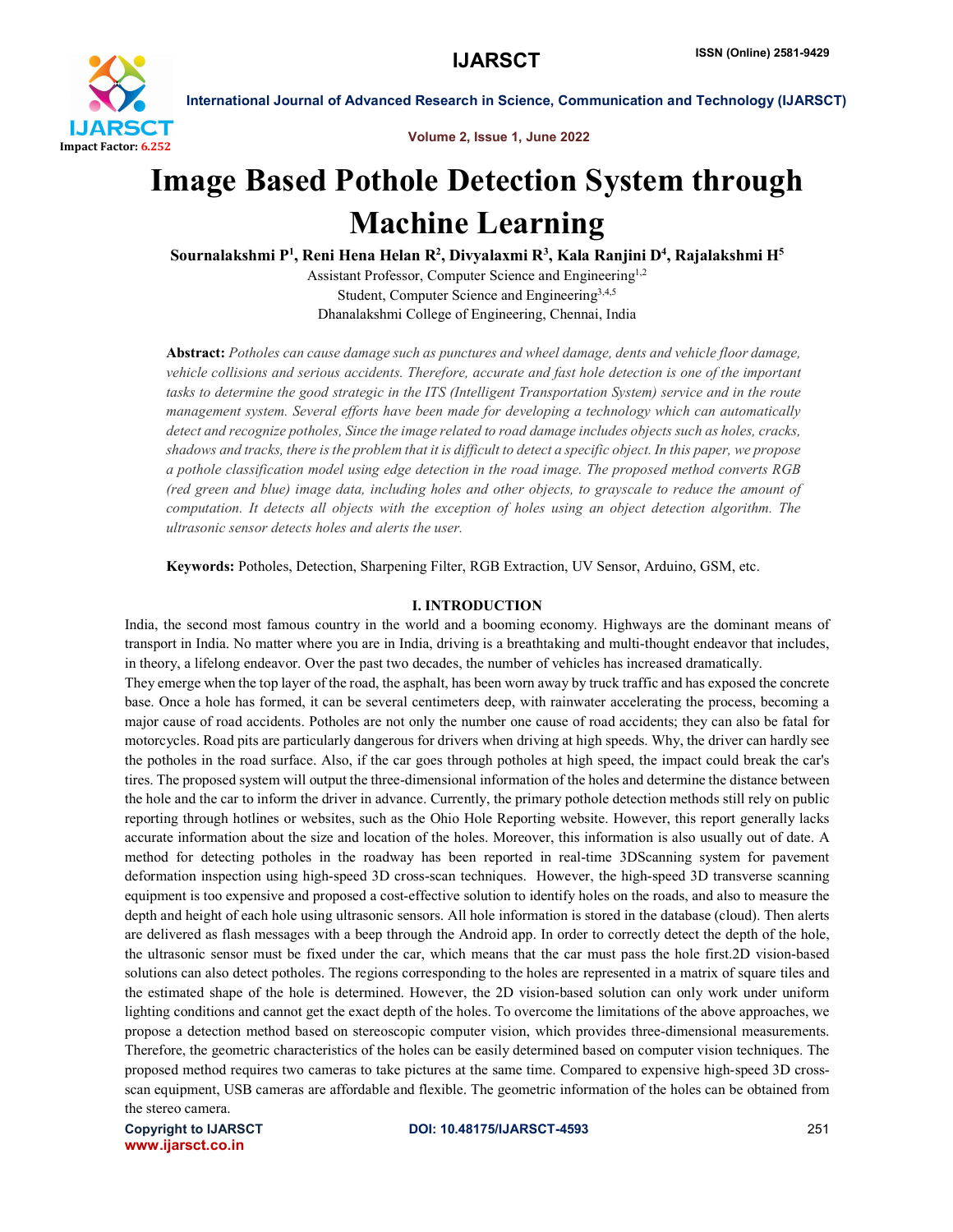

### Volume 2, Issue 1, June 2022

### II. LITERATURE REVIEW

H. K. I. S. Lakmal and Maheshi B. Dissanayake proposed the paper titled "Pothole Detection with Image Segmentation for Advanced Driver Assisted Systems". In this article, potholes are the main reason why rainwater gets trapped on roads. In general, it is advisable to avoid these puddles while driving. This research presents an advanced vision-based driver assistance system that detects puddles on paved roads. The paper analyzes the contribution of edge features, texture features and filtered Gabor features to water surface detection. First, these characteristics are classified according to their importance.

Redressal, Aditi Kandoi and Harsh Agarwal and Bhalchandra N Chaudhari proposed the title "Pothole Detection using Accelerometer and Computer Vision with Automated Complaint" In this paper, in particular, they are a major cause of road accidents worldwide and must be dealt with immediately by the authorities. This article presents a solution that uses mobile civilian sensors, as well as image-based alternatives to detect potholes in real time, using machine learning. The solution also includes rotating existing complaints, assigning location tags and prioritization. Additionally, the solution provides a prediction of the probability of hole problems by constantly updating location time series data.

Gayathri Lakshmi and V. Udaya Sankar proposed the title "Image based Road distress detection". In this article, roads are very important for the movement of people and goods. Good road infrastructure reduces travel time and cost. Poor road infrastructure can cause an increase in travel time, more consumption of fuel and lead to accidents due to difficulty in driving. All these factors will have a cascading effect on the economy as the prices of essential commodities are directly related to the easy of transportation. Hence, it is necessary to detect the distresses on roads like potholes and do regular repairs. Initially, manual inspection was done by the concerned employers, who go check the roads and take note of the areas where there is a requirement of repair. With the development in technology, the focus on implementing a smart method of inspection increased. To build an accurate and quick detection system, an Earth Mover's Distance (EMD) based model is proposed in this paper.

Yasuhiro Kawasaki and Kousuke Matsushima proposed the title "Image-based pavement crack detection by percolation theory". In this paper, there is a lot of road damage such as cracks, potholes and ruts on some sidewalks. If they remain in an uncomfortable state, traffic accidents such as road accidents and motorcycle falls will occur. In the present study, we present the approach of a percolation theory based on the detection of very precise cracks. The shadow reduction approach is used to detect cracks more accurately. Experimental results show that many types of cracks can be detected correctly and quickly with the adaptive search window method.

# III. PROPOSED METHOD

In order to improve the accuracy of feature extraction, eight different preprocessing algorithms were used. The algorithms used were converting to grey scale image, sharpening filter, median filter, smooth filter, binary mask, RGB (Red Green Blue) extraction, and histogram. RGB values from images are extracted before converting them to a grayscale image. The sharpen filter is applied to the grayscale image to sharpen the details of the infected region. Advanced feature will be added such as Entropy, Skewness etc. We using CNN algorithm to detect holes. Ultrasonic sensor detects holes and alerts user.

#### 3.1 Image Processing

Image preprocessing is a subset of the electronic domain where in the image is converted to an array of small integers, called pixels, which represent a physical quantity such as the brightness of the scene, stored in a digital memory and processed by a computer or other digital device.

A grayscale image is simply an image in which the only colors are shades of gray. The reason for differentiating these images from any other type of color image is that less information needs to be provided for each pixel. In the figure each pixel represents a value from 0 to 255 verifying the grey level. These operations can be extended to color images too. A normal grayscale image has a color depth of 8 bits = 256 levels of Gray. A "true color" image has 24-bit color depth = 8  $x 8 x 8 \text{ bits} = 256 x 256 x 256 \text{ colors} = -16 \text{ million colors}.$ 

Image softening is the improvement of digital image quality while ignoring the provision of degradation. Graphics programs are often accustomed sharpen and blur pictures in numerous ways, admire distinction masking or deconvolution. Another type of image enhancement involves some form of contrast. Noise reduction only estimates the

www.ijarsct.co.in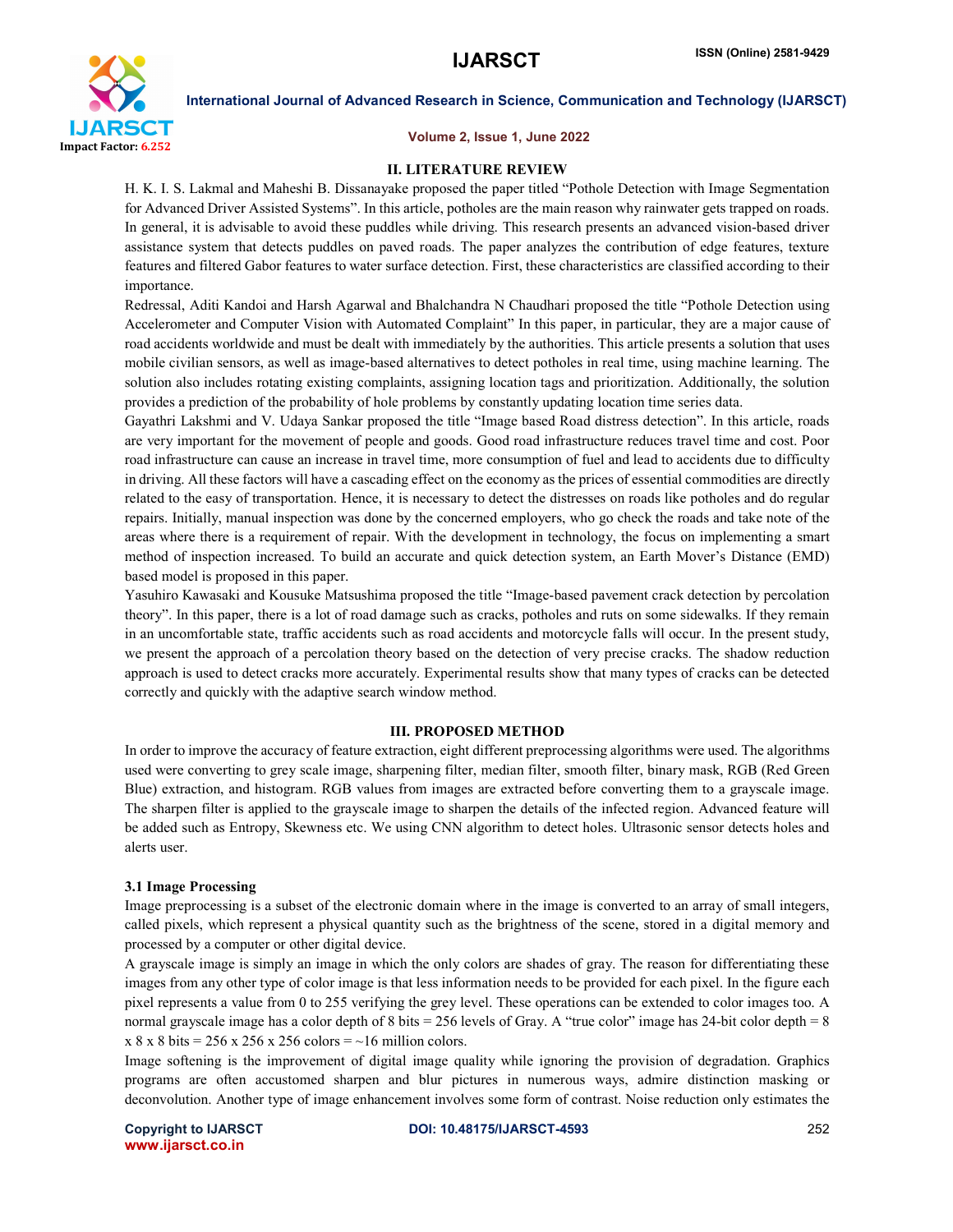

# Volume 2, Issue 1, June 2022

state of the scene without the noise and is not a substitute for getting a "cleaner" image. Object recognition includes the method of determinative the object' and recognition starts with the sensing of knowledge with the assistance of sensors, such as thermal sensors, then decoding these data in order to acknowledge Associate in Nursing object or objects. Image editors have provisions to form a picture bar chart of the image being edited. The histogram plots the number of pixels within the image with a specific brightness worth.



Figure 1: The Grey Value Histogram

# 3.2 Image Segmentation

Image segmentation is generally used to locate objects and boundaries (lines, curves, etc.) in images. Image segmentation is the process of partitioning a digital image into meaningful, disjoint regions. Modeling is a process of feature extraction and object and pattern recognition from a given image. Significant regions can represent objects in a three-dimensional scene image, regions corresponding to industrial regions. Three of the most commonly used techniques for digital image segmentation are the, Gray-level thresholding technique, when using this technique for segmentation of the image, all pixels whose gray levels are equal to or greater than a certain threshold are assigned to the object. The rest of the pixels are assigned to the background of the object.

Gradient-based segmentation technique, they are the boundary tracking technique, the gradient image thresholding, and Laplacian edge detection.

Boundary tracking technique, this technique starts with scanning the image for the pixel with the highest gradient. This pixel is for sure on the object's boundary. Then a 3 x 3-pixel segment (with the original pixel in the center) is used as a trace search for the next pixel with the highest gradient, close to the original one.

Gradient Image Threshold, limits the image to a low level to identify the object and the background, which are separated by bands of border dots. Then we gradually increase the threshold level, making both the object and the background grow. When they finally touch, without merging, the points of contact define the boundary.

Laplacian boundary detection, the Laplacian is a second-order scalar derivative operator which, for a two-dimensional function  $f(x,y)$  Regional growth technique, the image is divided into several small regions. Then the properties of the pixels in each region are computed. In the next step, the average properties of adjacent regions are examined.

# 3.3 Classification

A convolutional neural network (CNN) may be a style of artificial neural network utilized in image recognition and process specifically designed to method constituent data.

One of the main parts of neural networks are convolutional neural networks (CNN). CNNs use image recognition and classification to detect objects, recognize faces, etc. They are made up of neurons with learnable weights and biases. A Convolutional neural network (CNN) is a neural network that has one or more convolutional layers and are mainly used for image processing, classification, segmentation and other self-related data.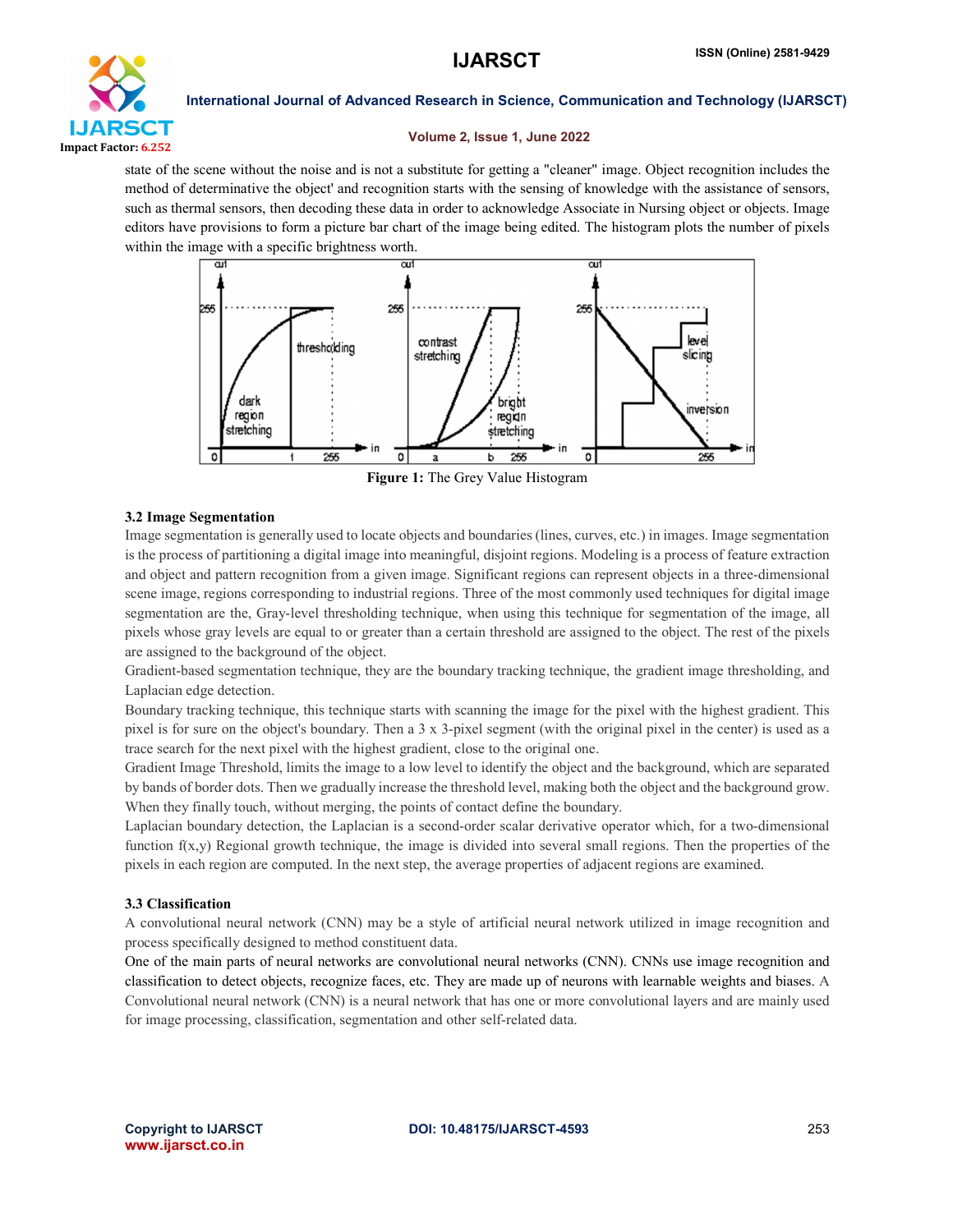

# Volume 2, Issue 1, June 2022







E. S and H Channel F. Enhancement



G. Edge-Based Segmentation H. Segmentation





A. Original B. Gaussian Flitter



C. RGB to Gray Scale D. Edges Found in Filled Image







I. Iteration J. Classification

www.ijarsct.co.in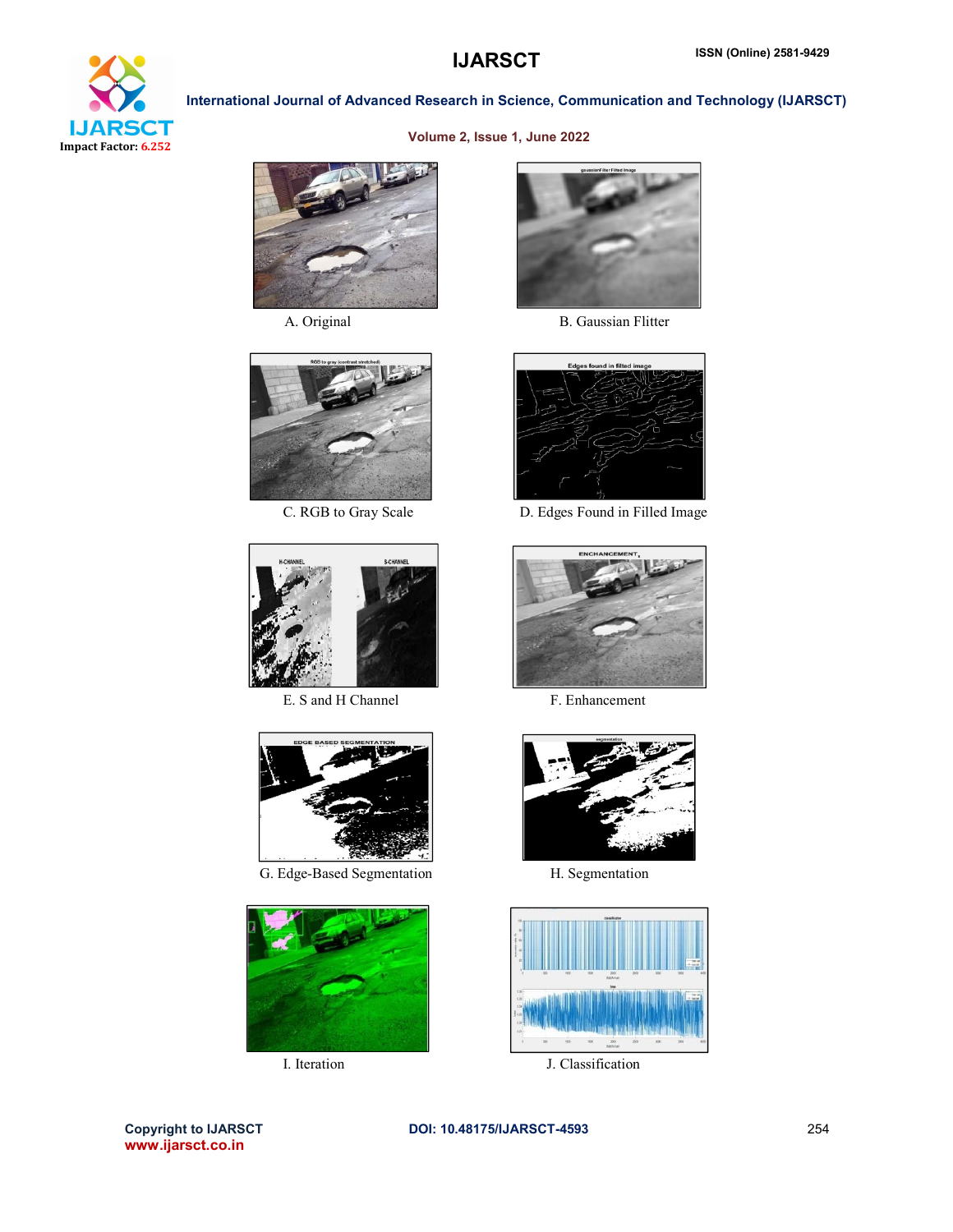

#### Volume 2, Issue 1, June 2022



K. Graph L. All Over Road Image Figure 2: Result Images at Each Step using the Proposed Method

# IV. METHODOLOGY

# 4.1 ARDUINO (ATMega328) MICROCONTROLLER

There are 20 digital input/output pins on this board. A USB connector, a power jack, an ICSP header, and a reset button are among the features. ATmega328 microcontroller, 5 V operating voltage, 7-12 V input voltage (recommended). 6-20 V input voltage (limits), 14 digital I/O pins (of which 6 provide PWM output) 6 analogue input Pin. Arduino is a programming language that allows you to create computers that can sense and control more of the physical environment than your typical desktop computer. It's an open-source physical computing platform that includes a development environment for building software for the board and a simple microcontroller board.

Arduino can be used to create interactive devices that accept inputs from various switches or sensors and operate lights, motors, and other physical outputs. Arduino initiatives may be self-contained or talk with software program set up in your computer. The Arduino programming language is primarily based totally at the Processing multimedia programming surroundings and is an implementation of Wiring, a comparable bodily computing platform. The Arduino is a system that connects all of our sensors.



Figure 3: ARDUINO (ATMega328) MICROCONTROLLER

### 4.2. GSM MODEM

A GSM (Global System for Mobile Communication) Modem is a wi-fi modem that works with a GSM wi-fi Network. A wi-fi modem behaves like a dial-up modem. The most important distinction among them is that a dial-up modem sends and gets statistics via a hard and fast Telephone line even as modem sends and gets statistics via radio waves. A GSM modem may be an outside tool or a PC card / PCMCIA card. Typically, an outside GSM Modem is hooked up to a pc via a serial cable or USB cable. A GSM modem within side the shape or a PC Card / PCMCIA Card is designed to be used with a computer pc.

Both GSM modem and dial-up modems help a not unusual place set of widespread AT instructions. You can use a GSM modem as a dial-up Modem. In addition to the same old AT instructions, GSM modems help a prolonged set of AT instructions. These prolonged AT instructions are described withinside the GSM standards. With the following:

- Reading, writing and deleting SMS messages
- Sending SMS messages
- Sign strength monitoring
- Monitoring the charging fame and charger degree of the battery
- Reading, writing and looking telecall smartphone book entries.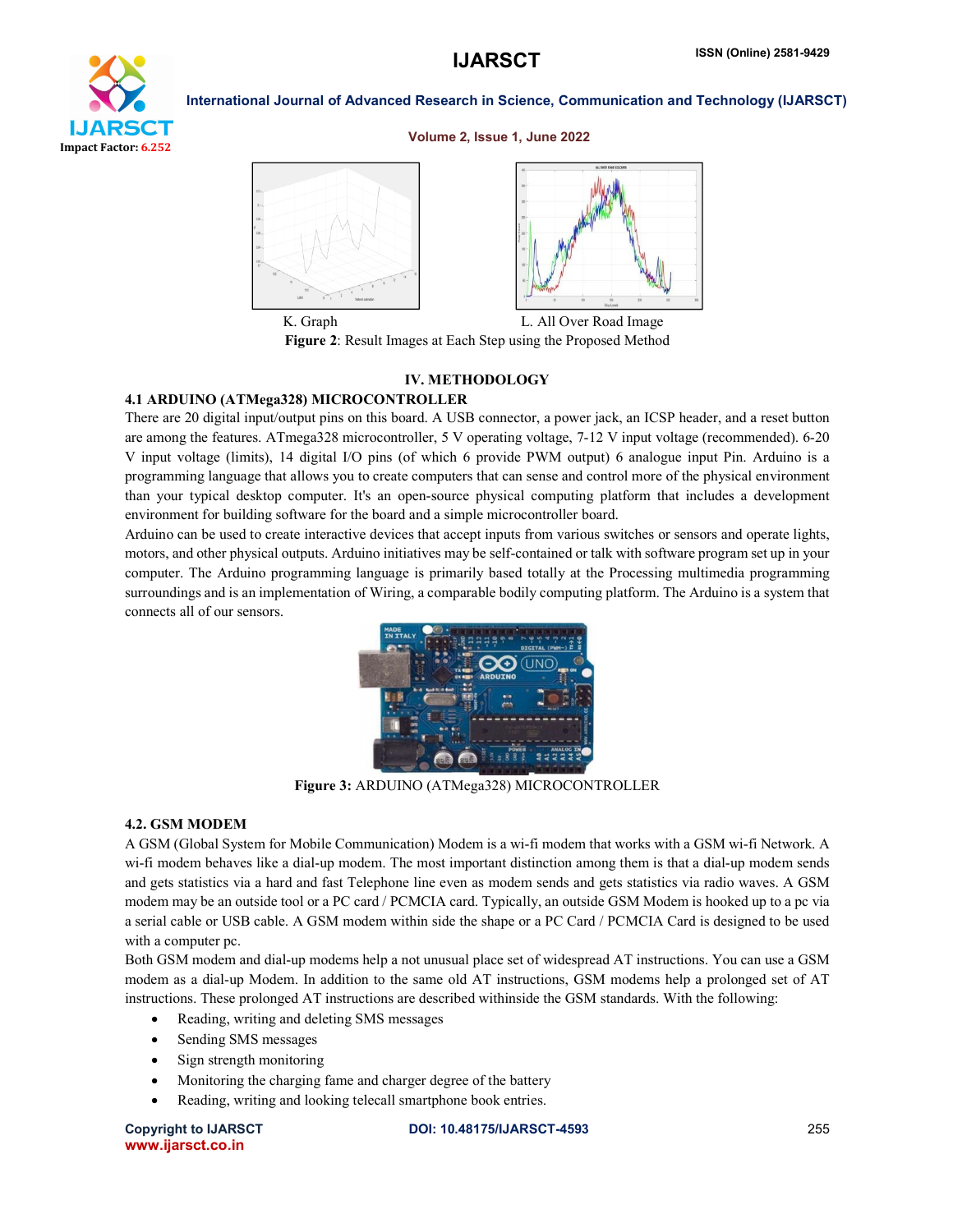

Volume 2, Issue 1, June 2022

The quantity of SMS messages that may be procedures via way of means of a GSM modem in keeping with minute may be very low-best approximately six to 10 SMS messages in keeping with minute.



Figure 4: GSM Modem

# 4.3 ULTRASONIC SENSOR

An unhearable sensing element could be a device that uses undulations to work out the space to associate degree item. It determines distance by emitting a sound wave at a nominative frequency and listening for it to replicate back. It is very important to keep in mind that ultrasonic sensors may not detect certain objects. Unhearable sensors are devices that find distance between the sensor and therefore the target item by changing power into energy within the style of ultrasonic waves.



# Figure 5: Ultrasonic Sensor

Inaudible waves are longitudinal mechanical waves that travel through a medium as a series of compressions and rarefactions in the direction of propagation. Ultrasound refers to any undulation that exceeds the human aural vary of 20,000Hz. It senses the space between the vehicle and therefore the pothole. Within the correct position the unhearable sensing element is placed on the vehicle to find the holes. This sensor provides the distance data to the PIC microcontroller.

# 4.4. LCD BOARD

The LCD (Liquid Crystal Display) is a kind of show that makes use of the liquid crystals for its operation. Here, we are able to take delivery of the serial enter from the pc and add the cartoon to the Arduino. The characters could be displayed at the LCD. The LCDs have a parallel interface, which means that the microcontroller has to govern numerous interface pins right away to manipulate the show. The interface includes the subsequent pins: A sign up select (RS) pin that controls wherein withinside the LCD's reminiscence you are writing records to. hello paintings with the aid of using the use of liquid crystals to supply an image. The liquid crystals are embedded into the show screen, and there may be a few shapes of backlight used to light up them. The real liquid crystal show isfabricated from numerous layers, inclusive of a polarized clear out and electrodes.

www.ijarsct.co.in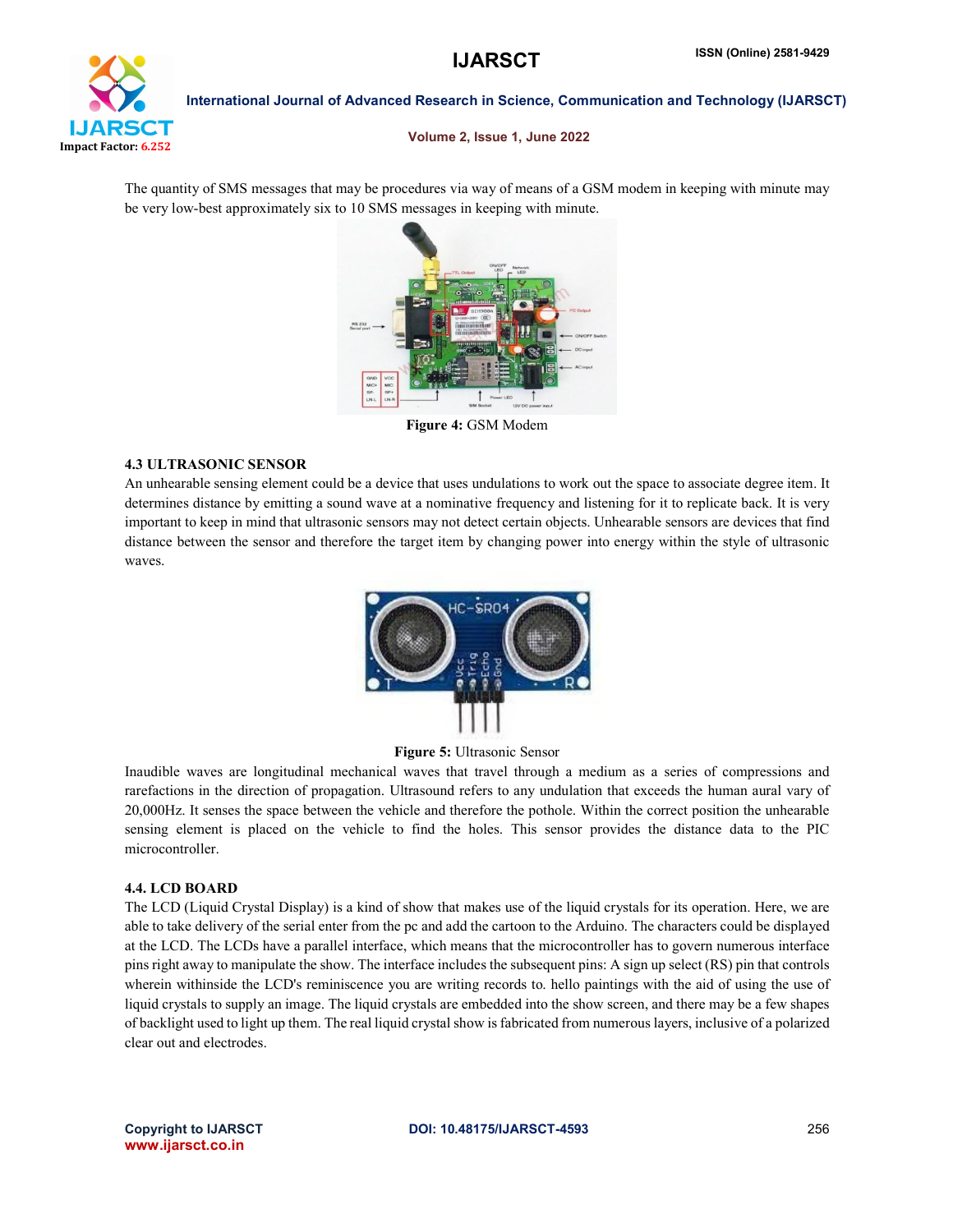

# Volume 2, Issue 1, June 2022



Figure 6: LCD Display



Figure 7: Arduino Connected with all Other Devices

# V. RESULTS

# 5.1 OUTPUT FOR POTHOLE DETECTION



Figure 8: Display the Output for Pothole Detection



Figure 9: Display the Output for Damaged Road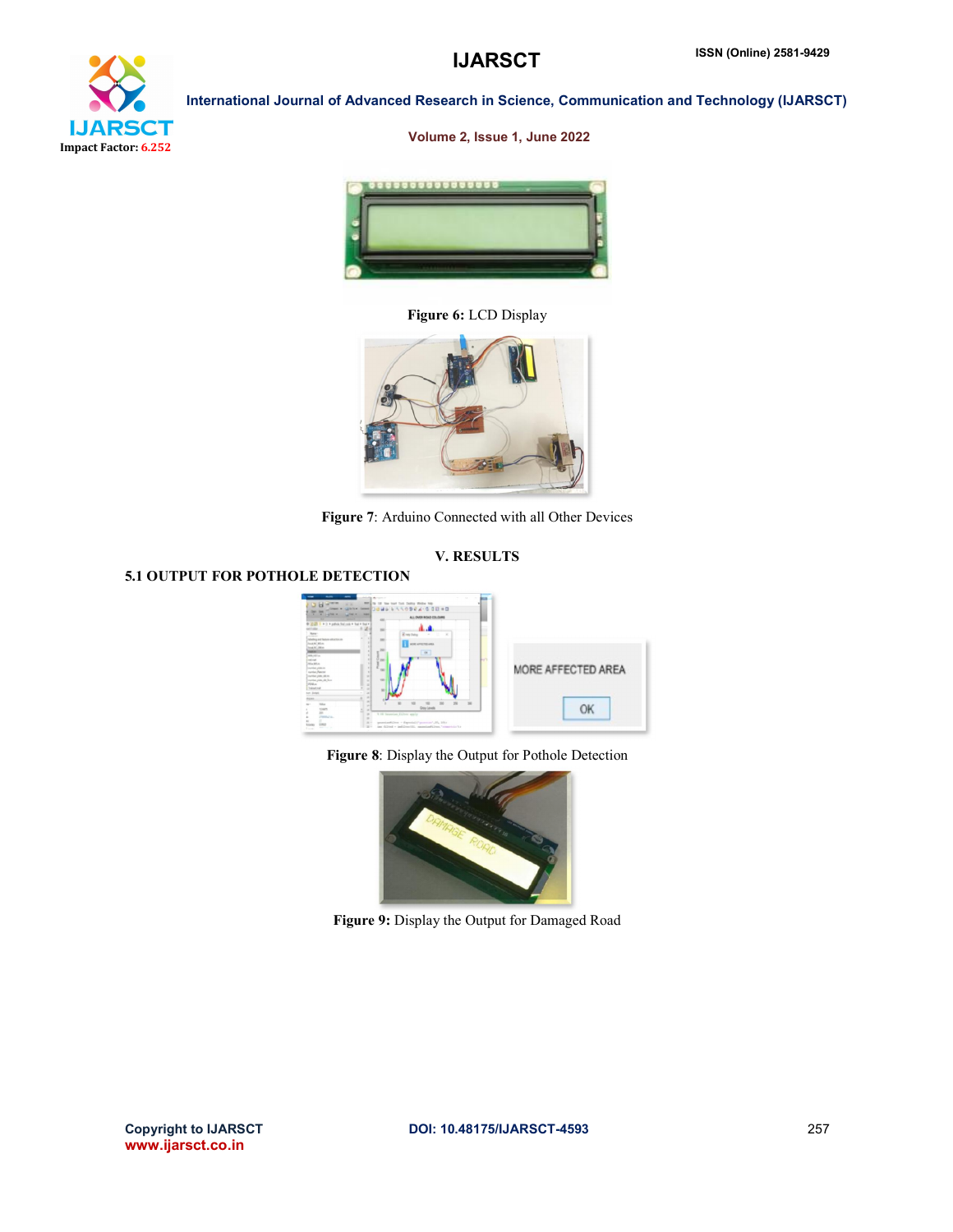

Volume 2, Issue 1, June 2022

| $\leftarrow$ | ⊝<br>$\mathbf{B}$<br>ĿО                                          | Q | Q | E |
|--------------|------------------------------------------------------------------|---|---|---|
|              | Friday, 6 . 6:12 PM                                              |   |   |   |
|              | DONT GO IN THIS WAY ROADS<br><b>ARE DAMAGED</b>                  |   |   |   |
| $\bullet$    | ROADS ARE MORE DAMAGED<br>PLEASE GO TO OTHER ROADS<br>5, 6:12 PM |   |   |   |
| Œ            | 圈<br><b>Text message</b>                                         |   | ☺ | ه |

Figure 10: Notify to the user while Driving in Affected Road

# 5.2 OUTPUT FOR NO POTHOLE DETECTION



Figure 11: Display the output for No Pothole Detection

# 5.3 OUTPUT FOR AVERAGE POTHOLE DETECTION





Figure 12: Notify to the user while in the little bit affected road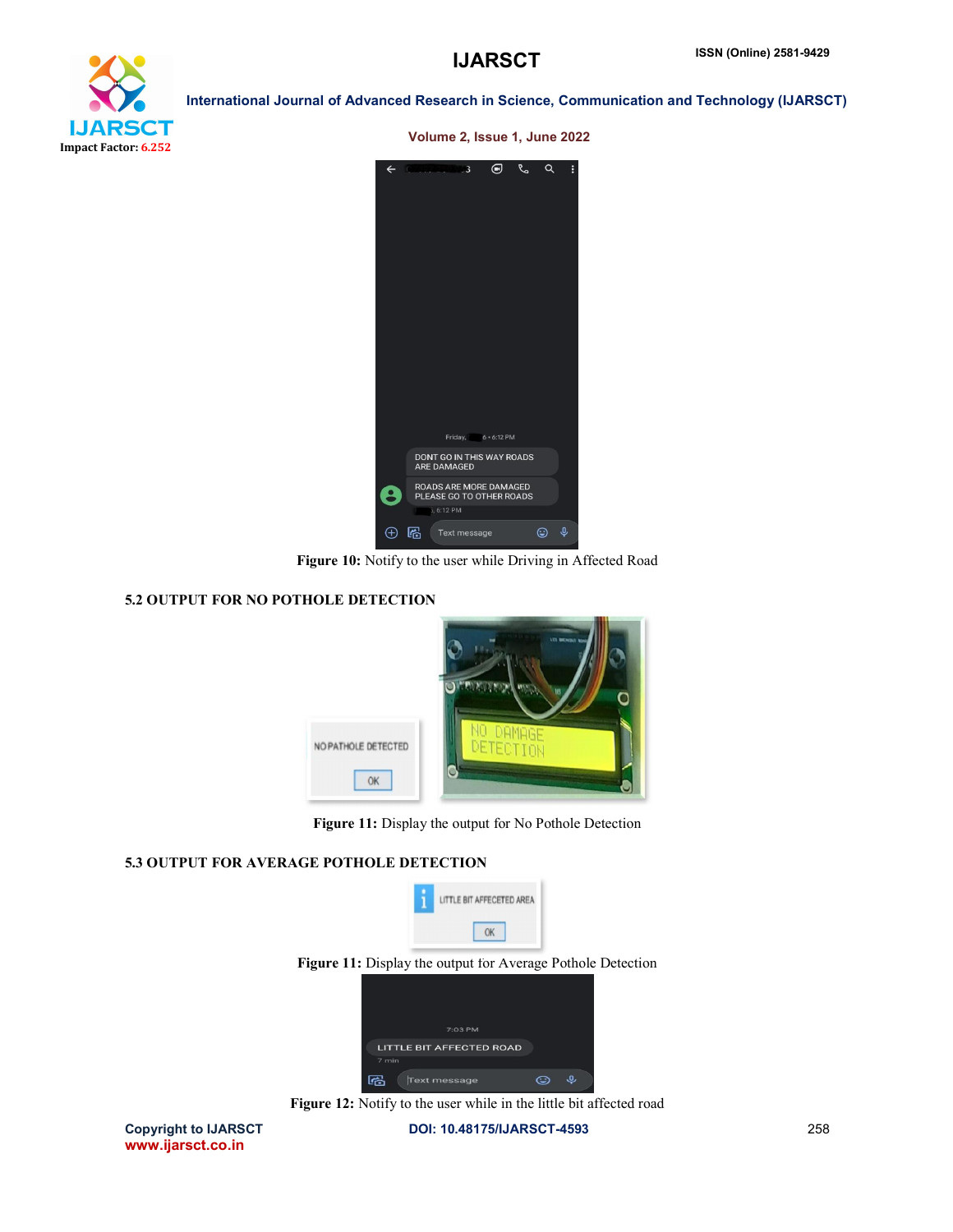

### Volume 2, Issue 1, June 2022

# VI. CONCLUSION

Using our method, unbroken road areas are higher distinguishable within the reworked and might be simply extracted exploitation Otsu's thresholding method. This greatly improves the hardiness of modeling to attain larger process efficiency Finally, the chuckholes we tend tore detected by comparison the distinction between the actual. the purpose dataset of the detected potholes was then extracted from the reconstructed road surface. In addition, we additionally created 3 datasets to contribute to stereo vision-based pothole detection research. Thus, we aim to style algorithmic program to phase the reconstructed road surfacesinto a gaggle of localized planes before applying the projected chuckhole detection algorithm.

# VII. FUTURE SCOPE

Potholes are a big problem and have become a hazard to you on the road beat the hassle we're offering this method the usage of device mastering and photograph processing, that can stumble on the pot holes and via way of means of doing so we can effectively address the difficulty.

Better street safety: Machines are not vulnerable to human-blunders and distractions, ensuing in fast and suitable responses in real- time street conditions. Reduced go back and forth time: With automobiles speaking thru one another Potholes are detected and notify to the person immediately. In destiny we will use this in Route maps for deciding on an optimum path, which street is suffering from potholes and that's extra stable to travel.

# **REFERENCES**

- [1] J. S. Miller and W. Y. Bellinger, "Distress identification manual for the long-term pavement performance program," United States. Federal Highway Administration. Office of Infrastructure Research and Development, Tech. Rep., 2014.
- [2] S. Mathavan, K. Kamal, and M. Rahman, "A review of three-dimensional imaging technologies for pavement distress detection and measurements," IEEE Transactions on Intelligent Transportation Systems, vol. 16, no. 5, pp. 2353–2362, 2015.
- [3] T. Kim and S.-K. Ryu, "Review and analysis of pothole detection methods," Journal of Emerging Trends in Computing and Information Sciences, vol. 5, no. 8, pp. 603–608, 2014.
- [4] R. Fan, J. Jiao, J. Pan, H. Huang, S. Shen, and M. Liu, "Real-time dense stereo embedded in a for road inspection," in Proceedings of the IEEE Conference on Computer Vision and Pattern Recognition Workshops, 2019, pp. 0–0.
- [5] C. Koch, K. Georgieva, V. Kasireddy, B. Akinci, and, "A review on computer vision-based defect detection and condition assessment of concrete and asphalt civil infrastructure," Advanced Engineering Informatics, vol. 29, no. 2, pp. 196–210, 2015.
- [6] Y.-C. Tsai and A. Chatterjee, "Pothole detection and classification using 3d technology and watershed method," Journal of Computing in Civil Engineering, vol. 32, no. 2, p. 04017078, 2017.
- [7] I. Pitas, Digital image processing algorithms and applications. John Wiley & Sons, 2000.
- [8] S. Li, C. Yuan, D. Liu, and H. Cai, "Integrated processing of image and GPR data for automated pothole detection," Journal of computing in civil engineering, vol. 30, no. 6, p. 04016015, 2016.
- [9] E. Buza, S. Omanovic, and A. Huseinovic, "Pothole detection with image processing and spectral clustering," in Proceedings of the 2nd International Conference on Information Technology and Computer Networks, 2013, pp. 48–53.
- [10] C. Koch and I. Brilakis, "Pothole detection in asphalt pavement images," Advanced Engineering Informatics, vol. 25, no. 3, pp. 507–515, 2011.
- [11] M. R. Jahanshahi, F. Jazizadeh, S. F. Masri, and B. Becerik-Gerber, "Unsupervised approach for autonomous pavement-defect detection and quantification using an inexpensive depth sensor," Journal of Computing in Civil Engineering, vol. 27, no. 6, pp. 743–754, 2012.
- [12] R. Fan, X. Ai, and N. Dahnoun, "Road surface 3D reconstruction based on dense subpixel disparity map estimation," IEEE Transactions on Image Processing, vol. PP, no. 99, p. 1, 2018.
- [13] C. Zhang and A. Elaksher, "An unmanned aerial vehicle-based imaging system for 3d measurement of unpaved road surface distresses," Computer-Aided Civil and Infrastructure Engineering, vol. 27, no. 2, pp. 118–129, 2012.